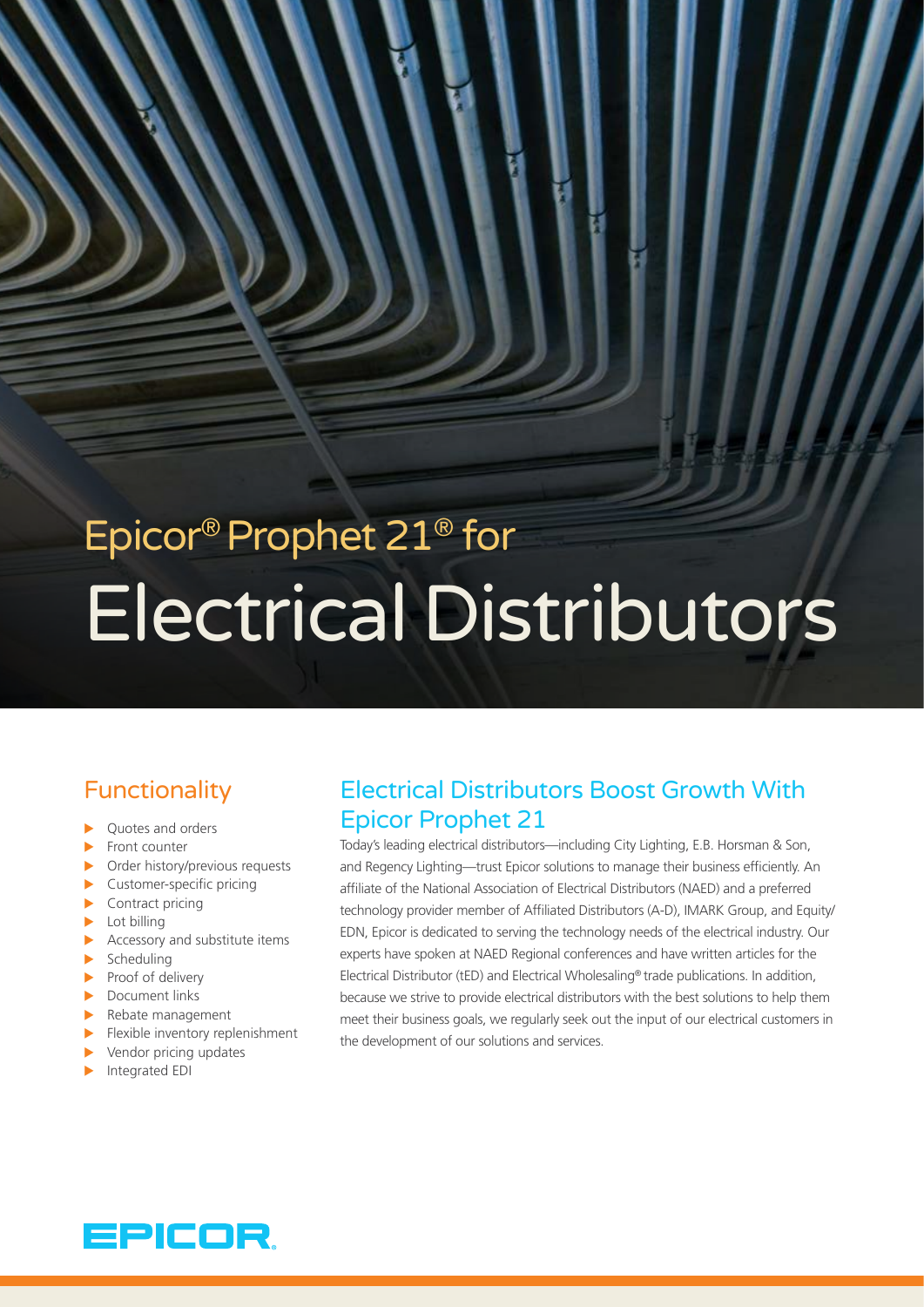# In Your Industry

As an electrical distributor, you face new challenges every hour of the day. You might serve contractors before dawn, deal with puzzled homeowners at noon, and ship everything from AC drives to voltage testers until closing time. You need an enterprise software solution that helps you meet the industry-specific challenges you face on an hourly basis. Epicor provides that solution with the front counter capabilities to handle walk-in customers, the features essential to handling dozens of manufacturers' rebates, and functionality designed to help ensure you never miss a sales opportunity.

# A Comprehensive Solution

With more than a half-century of distribution experience, Epicor helps distributors grow sales, improve margins, and increase productivity with ERP systems that can keep them healthy and thriving in today's highly competitive marketplace. Epicor Prophet 21 is a leading ERP solution for electrical distributors. Prophet 21 combines proven distribution expertise with an end-to-end, web-enabled infrastructure and modern technology stack. Cloud and on-premises deployment options are also available, so distributors can start with the on-premises version and easily migrate to the cloud as their needs change.

Prophet 21 enables your most critical business areas to work more efficiently, with features that include:

- ▶ Customer Relationship Management
- **Dider Management**
- $\blacktriangleright$  eCommerce
- Inventory Management and Purchasing
- **X** Wireless Warehouse Management System
- $\blacktriangleright$  Finance and Accounting
- $\blacktriangleright$  Manufacturing
- $\blacktriangleright$  Service and Maintenance
- $\blacktriangleright$  Business Intelligence
- **Enterprise Content Management**

You need a technology provider that understands electrical distribution. You must also choose a business partner with a vision to help guide you into the future—Epicor offers both. When you partner with Epicor, you can expect leading technology solutions and professional services, as well as the industry-specific functionality you need to drive growth for your business.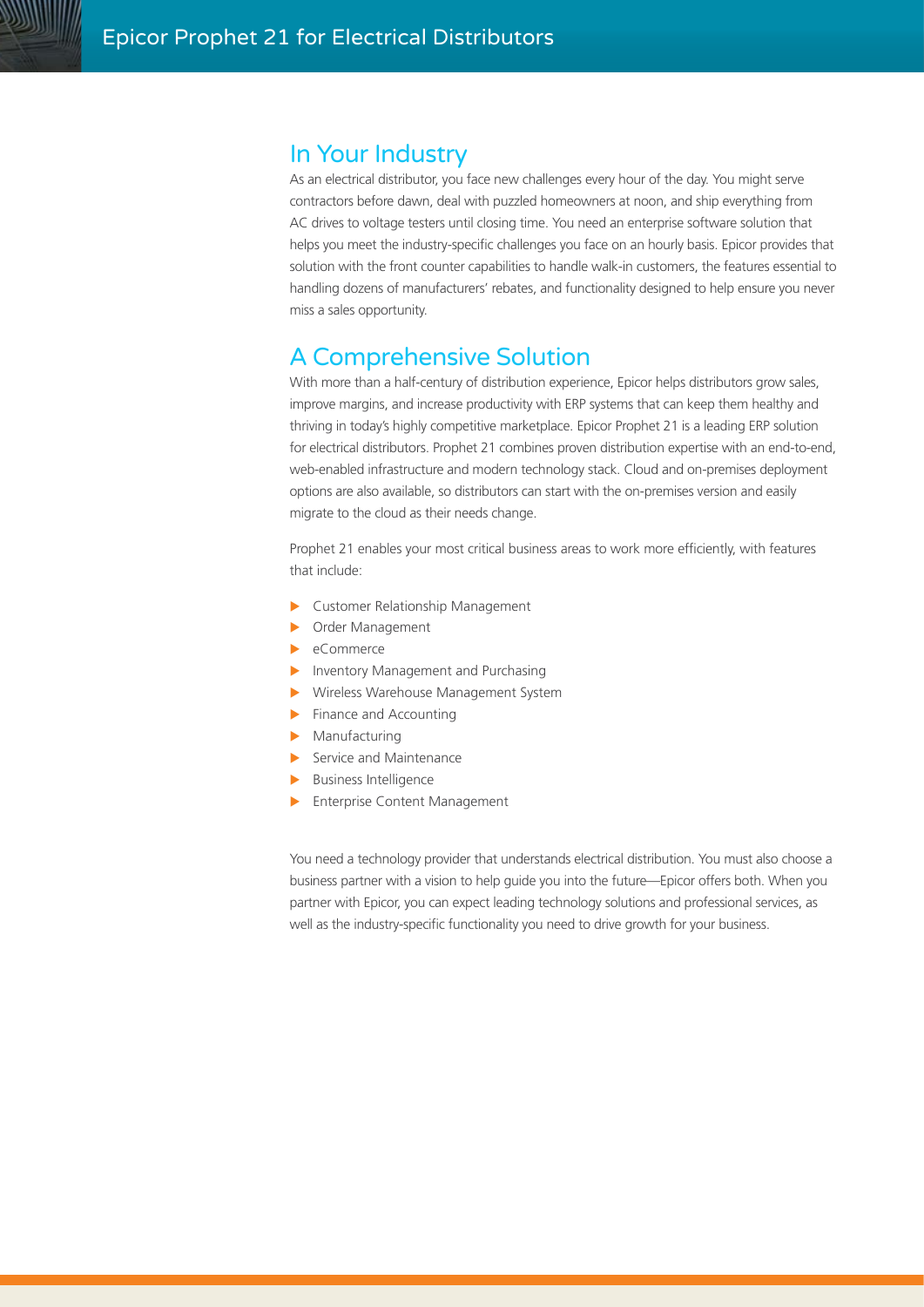

## **Quotes and orders**

Your order management processes directly affect your customers and how they view your business. Customers demand faster, better service and will go elsewhere if you can't meet their needs.

Prophet 21 enables you to complete the entire order entry process from one screen. You can:

- Enter quotes and orders
- Convert quotes to orders
- Check stock
- Expedite orders
- Search price and availability requests
- View past invoices
- Verify shipping preferences

Whether orders are entered at the counter, remotely via a mobile computing device or laptop, or over the web, information goes directly into your Prophet 21 solution for faster processing eliminating manual work and rekeying errors.

## **Front counter**

Whether you have a small counter or a large customer selfservice area, you'll need point of sale (POS) and front counter capabilities. Prophet 21 has the front counter tools necessary to quickly and efficiently handle that early morning rush. You can help any customer on the spot by accessing your entire inventory from the Order Entry screen. You can also offer a price, place the order, and then accept payment or record the transaction for invoicing.

To speed the order entry process, items can be manually entered or scanned using a wireless or USB bar code scanner. Customer credit can be checked on the fly, and notifications can be sent immediately to the credit manager in the event of an exception. Payments can also be entered on the transaction—including the ability to accept cash, check, or credit card payments. The Epicor integrated credit card processing solution<sup>1</sup> enables you to accept customer payments with credit or debit cards and receive immediate authorization. You can avoid the inefficiency and inaccuracy of separate terminals while simultaneously simplifying and lowering your costs to comply with the payment card industry (PCI) security standards.

Having proof of pick-up—such as the signature of the person who completes the pick-up on the invoice—can prevent messy disputes and expedite payment. Front Counter Signature capture uses a simple, easy-to-install capture device that fully integrates with the Prophet 21 Order Entry module to instantly provide you with a permanent record of what left the warehouse, when, and with whom.

## **Order history/previous requests**

How often do you deal with customers who ask for the same item they purchased in the past? When you ask for more specific information, do they only remember a portion of the item information, the quantity, or the date they bought it? Prophet 21 includes a previous request search that allows you to search through the customer's sales history. You can narrow your sales history search by date range or keywords, and—in a few simple steps—add that item to the customer's current order. This saves time and eliminates trips to the file cabinet to thumb through old invoices.

# **Customer-specific pricing**

You can probably count on your core customers to order certain products from your company on a regular basis. It makes sense for you to reward frequent customers and encourage return business by offering special pricing. When a manufacturer offers you a price break, you may want to pass those savings on to your customers.

Prophet 21 gives you the flexibility to set prices as you see fit—including offering select customers preferred pricing, offering pricing based on quantity breaks, and setting promotional pricing—ensuring you maintain your margins while meeting customer and competitive demands. You can even set start and end pricing dates on a customer, product, or product group basis to meet contractual obligations or for limited-time specials.

# **Contract pricing**

For many customers, you'll need to negotiate pricing down to the item level—establishing fixed, time-based net prices on a SKU-by-SKU basis. Prophet 21 enables you to set up timesensitive contract pricing for these customers. Contract pricing is fully integrated in Quote/Order Entry to ensure the customer gets the right contract price on each transaction. Additionally, starting and ending dates on contracts allow you to track when contracts are expiring and set up contracts that will automatically kick in on the starting date.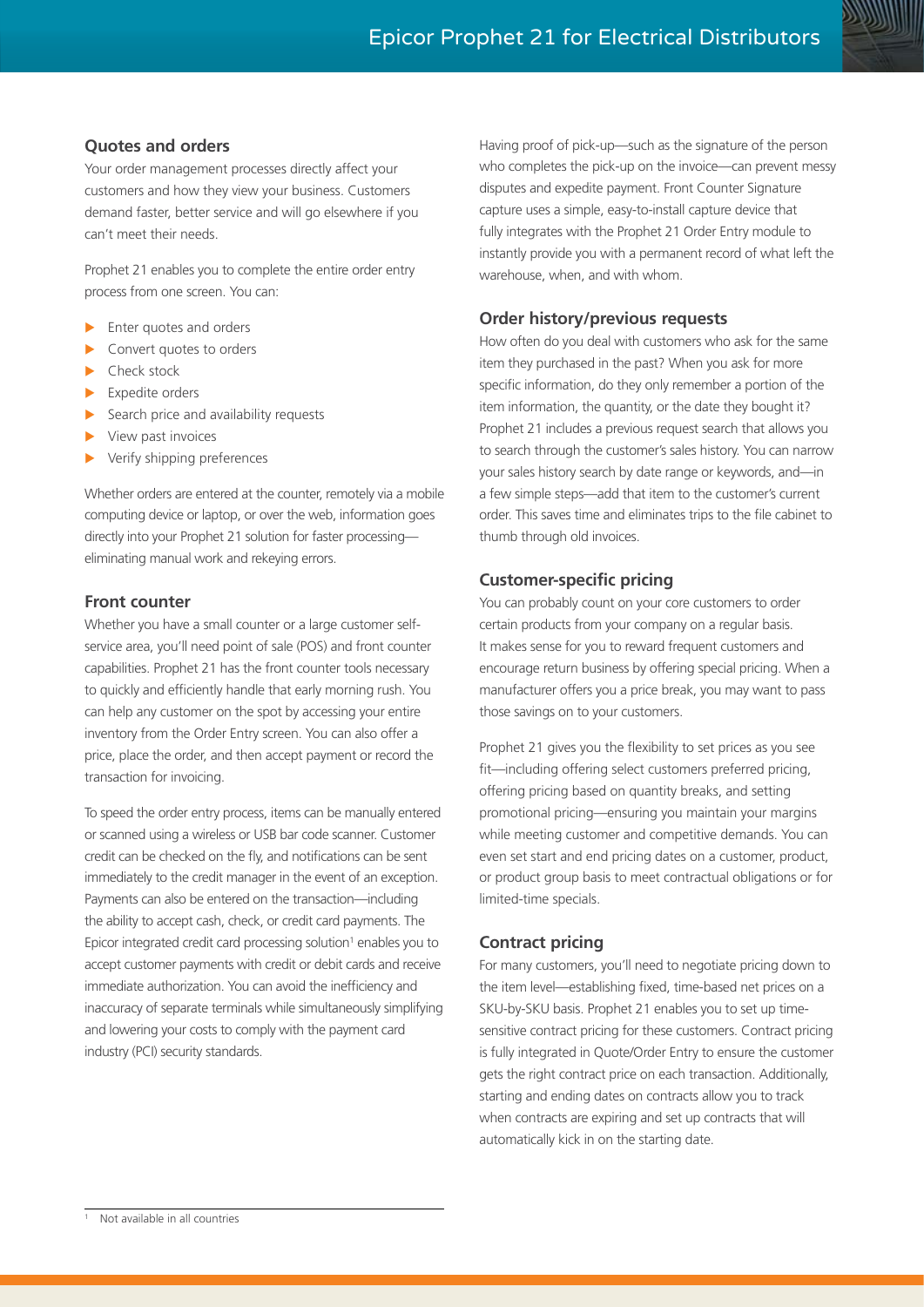## **Lot billing**

Oftentimes, contractors handling huge projects will order all the necessary parts up front—ensuring that everything they need is on hand when they need it. However, they want to receive the material in stages and pay for it as they receive it. Lot billing capabilities enable you to first deliver and bill the contractor for rough-in materials, then invoice and deliver finished goods at a later date. In addition, you can use lot billing functionality when quoting orders. When contractors request quotes for large projects, you can give them one price for the entire lot or individual lot prices for rough-in or finished goods. Quoting items in this manner can prevent customers from shopping around and pricing goods individually.

#### **Accessory and substitute items**

With the built-in ability to suggest accessory items and substitutions, you can grow your margins and make even your most inexperienced sales people sound like seasoned pros. Does every one of your sales and service representatives know—or remember—to offer "go-with" items? Prophet 21 solves this issue by automatically suggesting products that go with items on a customer's order—helping to increase sales and improve customer satisfaction. In addition, Prophet 21 automates substitution processes. For example, if one of your most popular SKUs is backordered, the solution will remind your sales representatives to offer a similar—or identical—product. This feature ensures that you will never turn customers away because products are out of stock.

#### **Scheduling**

Even though contractors order everything at once, common sense dictates that rough-in items need to arrive at a job site before finished goods. After all, rough-in items are often installed weeks before the fixtures—especially on large projects.

With Prophet 21, you can easily and efficiently handle even the most complicated release schedules. Simply set release dates for groups of items for your customers' jobs, and the solution will help ensure that the right products are ready for shipment or pickup at the right time. This improves customer satisfaction because your customers get what they need, when they need it—while reducing confusion in the warehouse.

#### **Proof of delivery**

Epicor Mobile Proof of Delivery is a fully integrated mobile companion for your Prophet 21 system that delivers new levels of service responsiveness for efficient deliveries and pick-ups. With your choice of mobile device, you can maximize the effectiveness of your delivery resources while providing reliable, documented drop-offs and pick-ups.

Mobile Proof of Delivery puts virtually every delivery detail in the palm of your driver's hand to ensure accurate, on-time deliveries. Drivers can efficiently complete their delivery tasks using GPS location maps for fast, accurate service. From their mobile device, drivers even can add important delivery notes or log issues—keeping your customer and business informed of delivery details.

#### **Document links**

Epicor Prophet 21 offers a cost-effective, reliable alternative to keeping space-consuming file cabinets full of paperwork in the office. By giving you the ability to scan paper documents and link them to records within the solution, Prophet 21 helps boost employee efficiency while cutting the time and expenses associated with maintaining traditional paperwork.

Prophet 21 document links allow you to connect maintenance and transaction records to any file on your network—from vendor invoices and customer purchase orders, to specifications and material safety data sheets (MSDS). You can even scan and save handwritten letters and faxed communications in the system or link to emails that relate to specific orders. Because your employees can have better access to important customer and product information, service can also improve. In addition, because they can email or fax the documentation directly from Prophet 21, your employees can simply click on a link to those documents and send them instantly.

#### **Rebate management**

Many top vendors offer rebates that help distributors maximize profits. Robust rebate functionality helps you manage these rebates and help to ensure you have the functionality you need to take advantage of anything your manufacturers might offer. You can track vendor rebates electronically for more accurate books and a healthier bottom line. Simplify the often-tedious task of handling vendor rebates by automating the process. Each step—from negotiation, to receipt, and beyond—is recorded in real time and reflected in your solution's General Ledger and price schedules. This helps to ensure you never lose track of an earned rebate and lets sales and order entry staff always see proper gross margins to offer customers appropriate pricing. Additionally, your accounting staff will benefit from the ability to produce detailed, easy-to-understand rebate reports. With rebate management, you'll have the accurate, concise information you need to send to vendors to claim your rebates.

#### **Flexible inventory replenishment**

Prophet 21 lets you choose from multiple inventory replenishment methods—including Order Point Order Quantity (OPOQ), Min-Max, Economic Order Quantity (EOQ), and Order